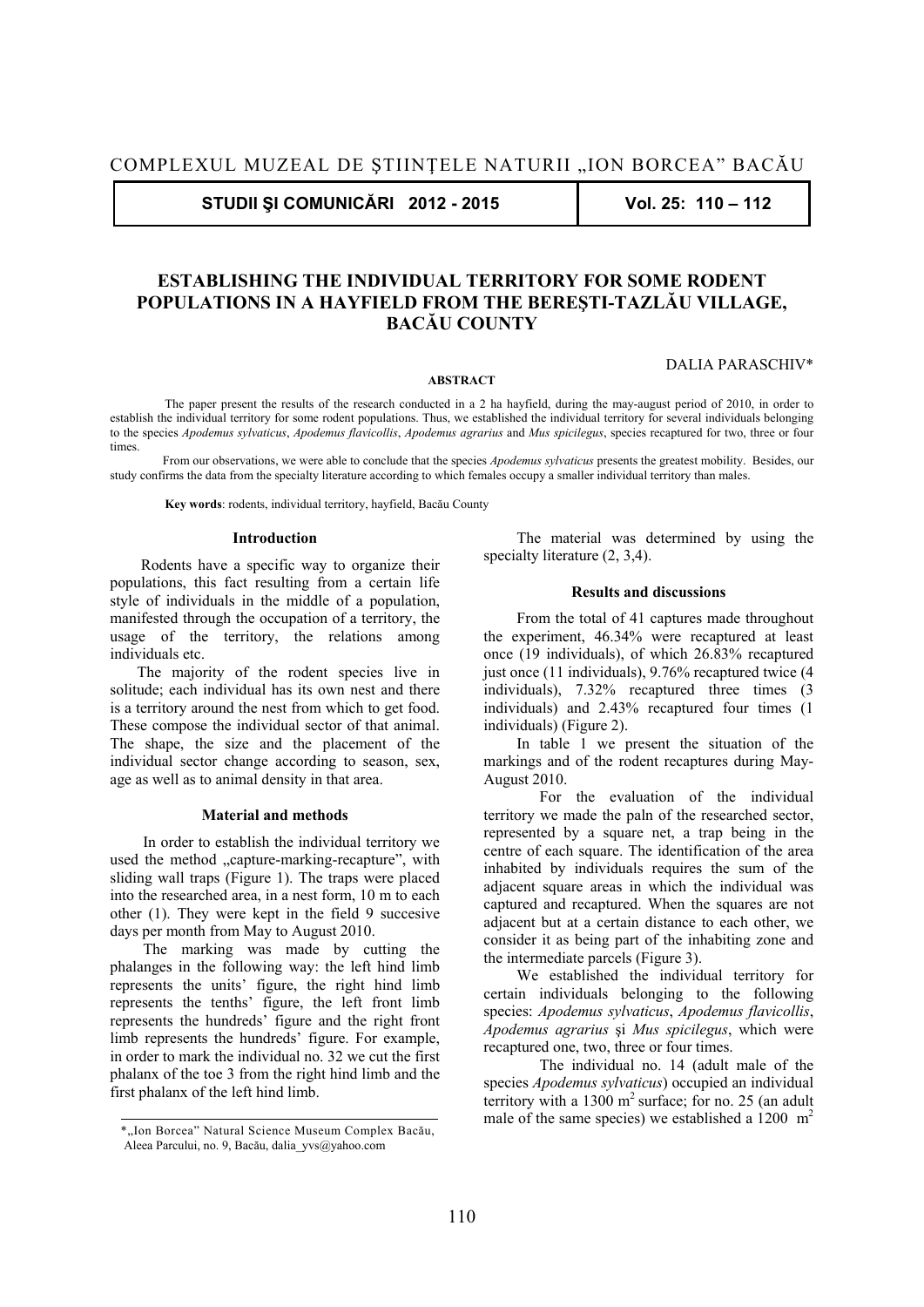teritory and for a subadult female (no.  $22$ ) – a 900  $m^2$  surface.

 Of the *Apodemus flavicollis* species we recaptured a subadult male (no. 40) for which we established it occupied a  $1000$  m<sup>2</sup> surface and a subadult female (no. 36) which occupied a 800 m<sup>2</sup> territory.

 The individual no. 18 (an adult male of the *Apodemus agrarius* species) occupied a 1000 m2 species and the indidual no. 31 (an adult female of the same species) -  $800 \text{ m}^2$ .

Of the *Mus spicilegus* species we recaptured only an adult male (no. 7) which occupied a  $600 \text{ m}^2$ individual territory.

**Table 1 -** The situation of rodent markings and recaptures during May-August 2010

| No.            | Number of<br>the<br>individuals | Month        | Day                                        | Trap            |
|----------------|---------------------------------|--------------|--------------------------------------------|-----------------|
| $\mathbf{1}$   |                                 | May          | 1                                          | $VII-5$         |
|                | 3                               | June         | $rac{3}{2}$                                | $VI-7$          |
| $\overline{c}$ | 8                               | August       |                                            | $V-3$           |
|                |                                 | August       |                                            | $III-1$         |
| 3              | 21                              | May          |                                            | $II-3$          |
|                |                                 | May          | $\frac{8}{2}$ $\frac{5}{2}$ $\frac{7}{3}$  | $I-4$           |
| $\overline{4}$ | 5                               | June         |                                            | VIII-5          |
|                |                                 | July         |                                            | $X-5$           |
| 5              | 11                              | May          |                                            | $VII-8$         |
|                |                                 | June         | 9                                          | $VII-10$        |
| 6              | 15                              | August       | $\overline{1}$                             | $IX-8$          |
|                |                                 | August       | 5                                          | $IX-5$          |
| 7              | 33                              | June         | $\overline{2}$                             | $IX-1$          |
|                |                                 | July         | $rac{3}{2}$                                | $X-3$           |
| 8              | 9                               | May          |                                            | VII-5           |
|                |                                 | July         | $\overline{\mathbf{4}}$                    | $VI-2$          |
| 9              | 19                              | June         | $\overline{4}$                             | $I-9$           |
|                |                                 | August       | $\overline{c}$                             | $IV-10$         |
| 10             | 38                              | July         | $\mathbf{1}$                               | $IV-4$          |
|                |                                 | July         | 6                                          | VII-7           |
| 11             | 27                              | May          | $\overline{c}$                             | $X-5$           |
|                |                                 | May          | 6                                          | $X-8$           |
| 12             | $\boldsymbol{7}$                | June         | $\overline{1}$                             | $III-8$         |
|                |                                 | June         | $\overline{\mathcal{L}}$                   | III- $6$        |
|                |                                 | August       | $\overline{c}$                             | $IV-8$          |
| 13             | 36                              | May          | $\overline{3}$                             | $X-8$           |
|                |                                 | June         | $\overline{\mathbf{3}}$                    | VIII-8          |
|                |                                 | August       | $\overline{\mathbf{4}}$                    | $X-10$          |
| 14             | 18                              | June         | $\overline{1}$                             | $IV-2$          |
|                |                                 | July         | $\overline{c}$                             | $V-5$           |
|                |                                 | July         | 6                                          | $IV-7$          |
| 15             | 31                              | May          | $\overline{\mathbf{3}}$                    | $VIII-2$        |
|                |                                 | May          | $\frac{5}{2}$                              | VIII-5          |
|                |                                 | June         |                                            | $IX-3$          |
| 16             | 25                              | July         | $\frac{2}{4}$                              | $VI-3$          |
|                |                                 | July         |                                            | $V-4$           |
|                |                                 | August       |                                            | $VI-6$          |
|                |                                 | August       | $\frac{3}{2}$                              | $V-8$           |
| 17             | 40                              | May          |                                            | $I-1$           |
|                |                                 | May          |                                            | $II-2$          |
|                |                                 | June         | $\begin{array}{c} 6 \\ 3 \\ 3 \end{array}$ | $II-4$<br>$I-5$ |
| 18             | 22                              | July         |                                            |                 |
|                |                                 | May          | 3<br>$\overline{\mathcal{L}}$              | VIII-7          |
|                |                                 | June<br>June | 6                                          | VII-9<br>$V-9$  |
|                |                                 | July         | $\overline{c}$                             | $VI-10$         |
| 19             | 14                              | May          | $\overline{1}$                             | $III-3$         |
|                |                                 | May          | 5                                          | $III-5$         |
|                |                                 | June         | $\overline{\mathcal{L}}$                   | $IV-6$          |
|                |                                 | June         | 6                                          | $VI-5$          |
|                |                                 | July         | $\overline{\mathbf{3}}$                    | VI-8            |
|                |                                 |              |                                            |                 |





**Fig. 1** - Sliding wall trap.



**Fig. 2 -** The graphic representation of the recaptures made in the hayfield during May-August 2010.

111